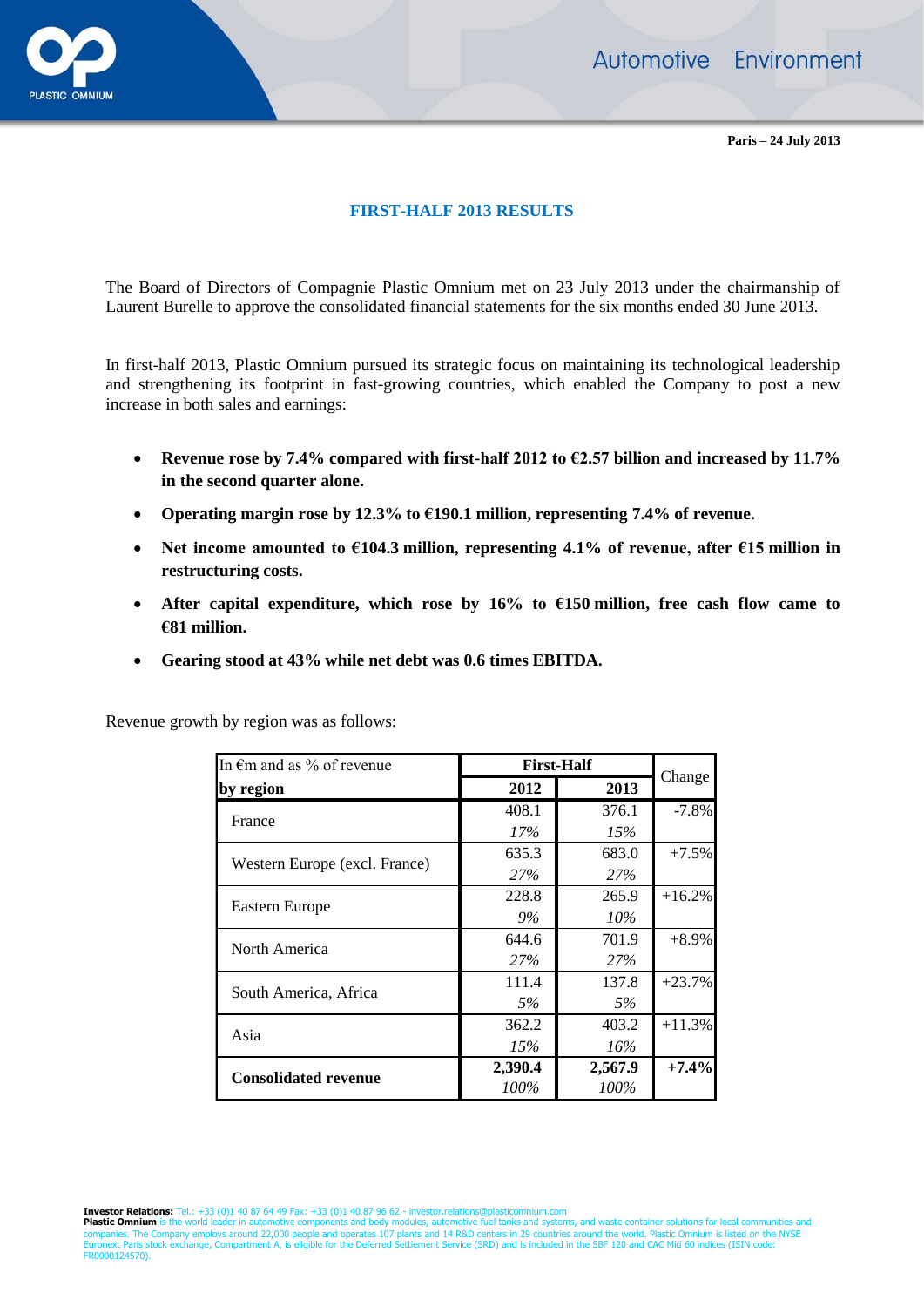

# **First-half 2013 results**

| (in $\epsilon$ millions)       | <b>First-Half</b> | <b>First-Half</b> | <b>Change</b> |
|--------------------------------|-------------------|-------------------|---------------|
|                                | 2012              | 2013              | in $%$        |
| Revenue                        | 2,390.4           | 2,567.9           | $+7.4%$       |
| of which international revenue | 83%               | 85%               |               |
| Operating margin               | 169.3             | 190.1             | $+12.3%$      |
| as a % of revenue              | 7.1%              | 7.4%              |               |
| <b>EBITDA</b>                  | 264.2             | 293.0             | $+10.9%$      |
| as a % of revenue              | 11.1%             | 11.4%             |               |
| Net profit                     | 98.0              | 104.3             | $+6.4%$       |
| as a % of revenue              | 4.1%              | 4.1%              |               |
| Net profit - Group share       | 94.7              | 96.4              | $+1.8%$       |
| as a % of revenue              | $4.0\%$           | 3.8%              |               |

|                        |     | 30 June 2012 30 June 2013 |
|------------------------|-----|---------------------------|
| Net debt at period-end | 464 |                           |
| Gearing                | 60% | 43%                       |

#### *Automotive*

Revenue for the Automotive businesses totaled  $E2.34$  billion, an increase of 8.2% as reported and 9.4% like-for-like. By comparison, worldwide automobile production grew by 1.4%. This above-market performance was especially pronounced in the second quarter, when Automotive revenue rose by 14.2%, compared with a 3.2% increase in global automobile production.

Growth was sustained in Asia (up 13%), the Americas (11%) and Eastern Europe (14%). Revenue generated outside Western Europe accounted for 64% of the total.

In all, 58 new automotive programs were launched in first-half  $2013 - a$  new record – of which 22 in Western Europe, 17 in Asia and 11 in the Americas. Ten plants are also under construction in the BRICs.

The success of innovative offerings has resulted in the launch of the first entirely thermoplastic tailgate, which weighs 25% or three kilograms less than an equivalent metal part and in the production of the first SCR systems in North America. These systems, which reduce nitrogen oxide emissions, were developed and first marketed in Europe.

At the same time, the Automotive businesses continued and intensified their efforts to reduce production costs and overheads, especially in Western Europe. The Automotive plants in Eisenach, Germany and Herentals, Belgium, both of which produce exterior components, will shut down on 1 August 2013 and their production will be transferred to other Plastic Omnium plants in Europe.

In this environment shaped by sustained demand and disciplined cost management, Plastic Omnium Automotive generated operating margin of  $\epsilon$ 183.6 million, representing 7.8% of revenue. This is an increase of 15.5% compared with the  $E$ 159 million generated in first-half 2012.

**Investor Relations:** Tel.: +33 (0)1 40 87 64 49 Fax: +33 (0)1 40 87 96 62 - investor.relations@plasticomnium.com<br>**Plastic Omnium** is the world leader in automotive components and body modules, automotive fuel tanks and sy Euronext Paris stock exchange, Compartment A, is eligible for the Deferred Settlement Service (SRD) and is included in the SBF 120 and CAC Mid 60 indices (ISIN code: FR0000124570).